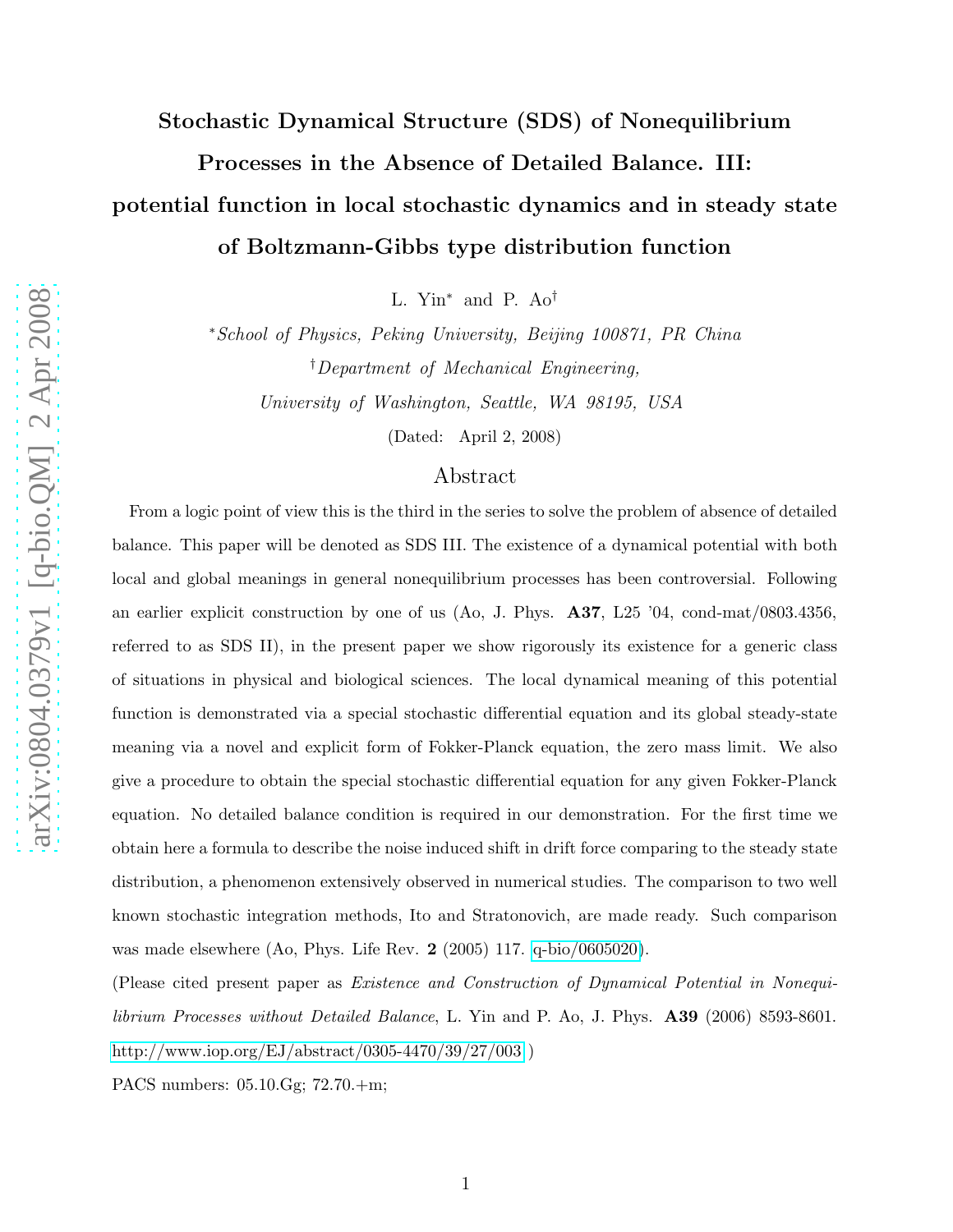## I. FORMULATION OF THE QUESTIONS

A large class of nonequilibrium processes can be described by the following stochastic differential equation  $[1, 2, 3, 4]$  $[1, 2, 3, 4]$  $[1, 2, 3, 4]$  $[1, 2, 3, 4]$  $[1, 2, 3, 4]$  $[1, 2, 3, 4]$ :

<span id="page-1-0"></span>
$$
\dot{\mathbf{q}} = \mathbf{f}(\mathbf{q}) + N_I(\mathbf{q})\xi(t) , \qquad (1)
$$

where **f** and **q** are *n*-dimensional vectors and **f** a nonlinear function of **q**. The noise  $\xi$  is a standard Gaussian white noise with l independent components:  $\langle \xi_i \rangle = 0, \langle \xi_i(t) \xi_j(t') \rangle =$  $\delta_{ij}\delta(t-t')$ , and  $i, j = 1, 2, ..., l$ . Even in situations that Eq.[\(1\)](#page-1-0) is not an exact description, it may still serve as the first approximation for further modelling [\[3,](#page-10-2) [4\]](#page-11-0).

A further description of the noise in Eq.[\(1\)](#page-1-0) is through the  $n \times n$  diffusion matrix  $D(\mathbf{q})$ , which is defined by the following matrix equation

$$
N_I(\mathbf{q})N_I^{\tau}(\mathbf{q}) = 2\epsilon D(\mathbf{q}), \qquad (2)
$$

where  $N_I$  is an  $n \times l$  matrix,  $N_I^{\tau}$  is its the transpose, and  $\epsilon$  is a nonnegative numerical constant playing the role of temperature. This relation suggests that the  $n \times n$  diffusion matrix  $D$  is both symmetric and nonnegative. For the dynamics of state vector  $\bf{q}$ , all that is needed from the noise is the diffusion matrix  $D$ . Hence, it is not necessary to require the dimension of the noise vector  $\xi$  to be the same as that of the state vector q. This implies that in general  $l \neq n$ . The difficulty for finding such potential function can be illustrated by the fact that usually  $D^{-1}(\mathbf{q})\mathbf{f}(\mathbf{q})$  cannot be written as a gradient of scalar function [\[1](#page-10-0), [3\]](#page-10-2) when no detailed balance condition is assumed in  $Eq.(1)$ . Here and below, without lost of generality the functions, such as  $f(q)$  and  $D(q)$ , are assumed to be sufficiently smooth. The boundary conditions will be chosen accordingly. This means that boundary conditions such as absorbing type will not be considered here, though they can be treated as appropriate limits of the smooth functions.

During the study of the robustness of the genetic switch in a living organism [\[5](#page-11-1)], it was discovered that Eq.(1) can be transformed into the following form,

<span id="page-1-1"></span>
$$
[S(\mathbf{q}) + T(\mathbf{q})]\dot{\mathbf{q}} = -\nabla_{\mathbf{q}}\phi(\mathbf{q}) + N_{II}(\mathbf{q})\xi(t) , \qquad (3)
$$

where the noise  $\xi$  is from the same source as that in Eq.(1). The  $n \times n$  matrices are the symmetric non-negative friction matrix  $S$  and the antisymmetric matrix  $T$ , and

$$
S(\mathbf{q}) + T(\mathbf{q}) = \frac{1}{[D(\mathbf{q}) + Q(\mathbf{q})]} \equiv M(\mathbf{q}).
$$
\n(4)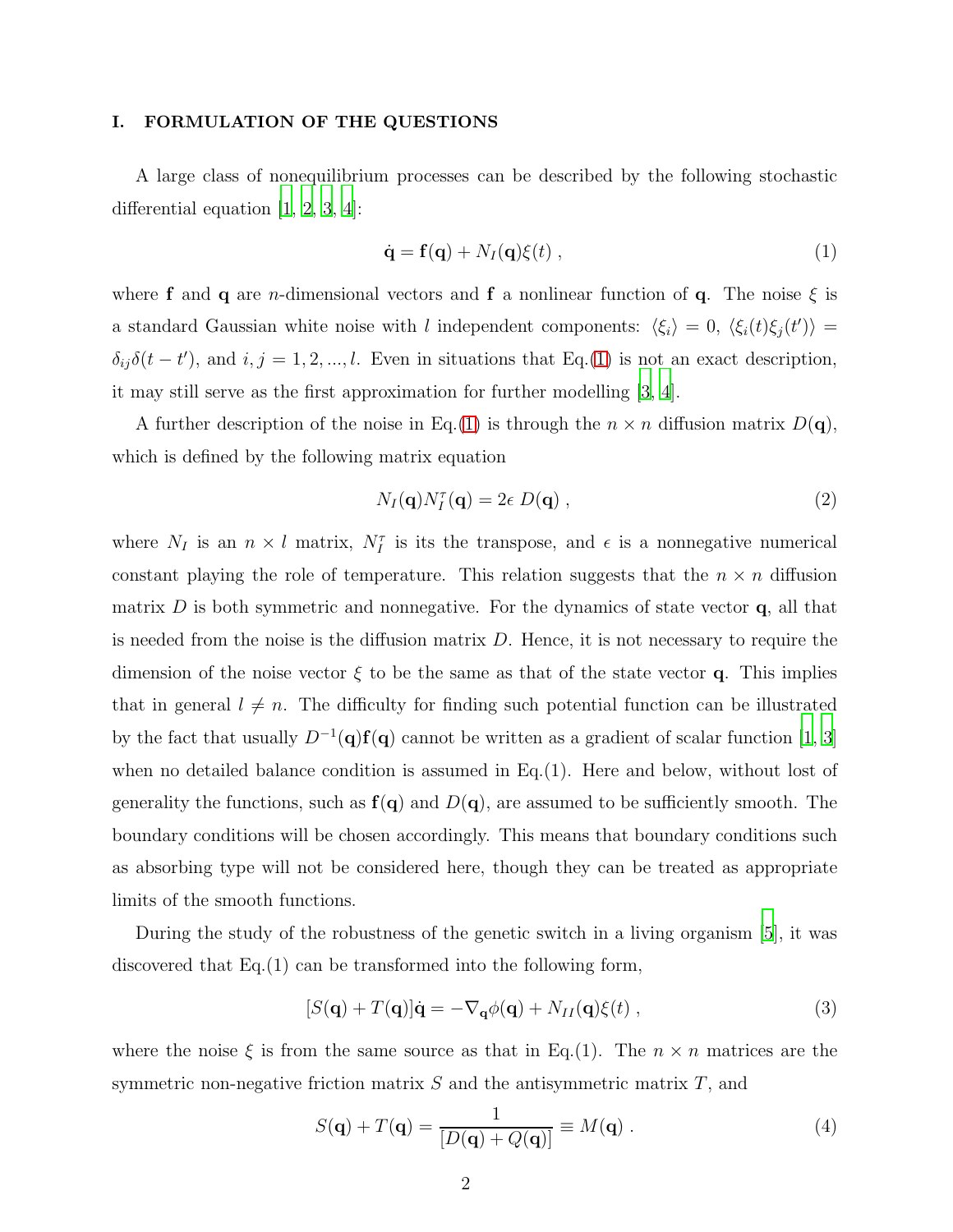Here Q is an antisymmetric matrix determined by both the diffusion matrix  $D(\mathbf{q})$  and the deterministic force  $f(q)$  [\[6,](#page-11-2) [7](#page-11-3)]. The potential function  $\phi(q)$  is connected to the deterministic force  $f(q)$  by

$$
\nabla_{\mathbf{q}} \phi(\mathbf{q}) = -M(\mathbf{q}) \mathbf{f}(\mathbf{q}) . \tag{5}
$$

The friction matrix  $S(q)$  is defined through the following matrix equation

$$
N_{II}(\mathbf{q})N_{II}^{\tau}(\mathbf{q})=2\epsilon S(\mathbf{q}),\qquad(6)
$$

which guarantees that  $S$  is both symmetric and nonnegative. For simplicity we will assume  $\det(S) \neq 0$  in the rest of the paper. It is a sufficient condition for  $\det(M) \neq 0$  and more general cases are also known [\[6](#page-11-2)]. The breakdown of the detailed balance condition or the time reversal symmetry is represented by the finiteness of the transverse matrix T. The usefulness of this formulation is already manifested in the successful solution of outstanding stability puzzle along with new predictions in gene regulatory dynamics [\[5\]](#page-11-1).

It was heuristically argued by one of us [\[7](#page-11-3)] that the global steady-state distribution  $\rho(\mathbf{q})$ in the state space is, if it exists,

<span id="page-2-0"></span>
$$
\rho(\mathbf{q}) \propto \exp\left(-\frac{\phi(\mathbf{q})}{\epsilon}\right) \ . \tag{7}
$$

By construction the fixed points of the deterministic force  $f$  in Eq.(1) are also the extremal points of the potential function  $\phi$  in Eq.[\(3\)](#page-1-1) and [\(7\)](#page-2-0). Therefore, the potential function  $\phi$  acquires both the local dynamical meaning through Eq.[\(3\)](#page-1-1) and the global steady-state meaning through Eq.[\(7\)](#page-2-0). This heuristical demonstration has been rigorously shown to be locally valid for any fixed point, stable or unstable [\[6\]](#page-11-2). Two major questions, however, remain unanswered: Can the heuristical argument be translated into an explicit procedure such that there is an explicit Fokker-Planck equation whose steady state solution is indeed given by Eq.[\(7\)](#page-2-0)? Is the converse also true, that is, for a given Fokker-Planck equation, can the corresponding Eq.[\(3\)](#page-1-1) be found? Furthermore, are there new and significant results? In this paper we give affirmative answers to all those important questions: The general stage is set in Section II; The answer to the first question is given in section III; The awswer to the converse question is given in Section IV; and new and significant results are discussed in Sections III-V.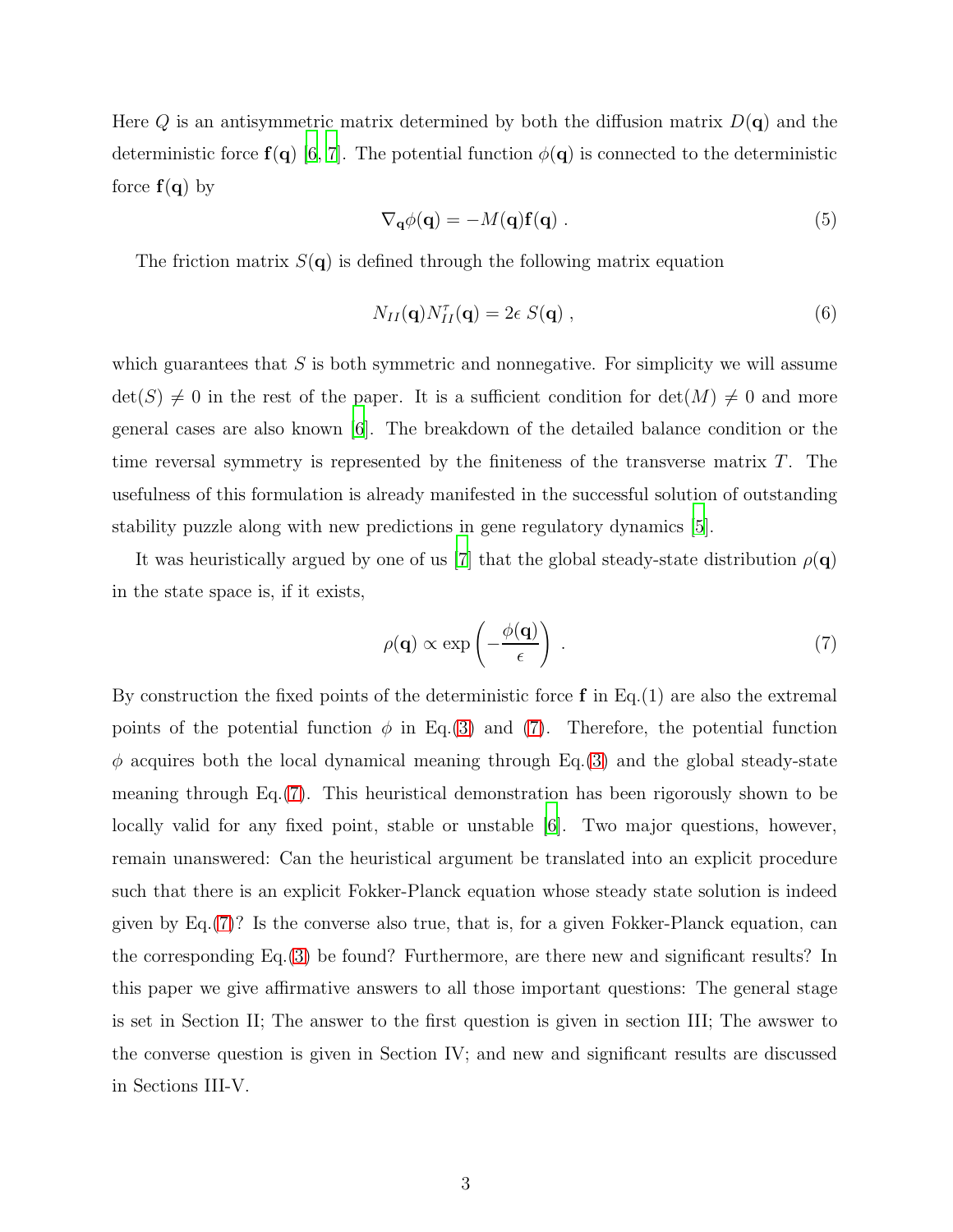#### II. DERIVATION OF A GENERALIZED KLEIN-KRAMERS EQUATION

Central in the heuristical argument is the introduction of an n-dimensional kinetic momentum **p** along with a mass  $m$ . This procedure brings the stochastic differential equations in close contact with the Hamiltonian or symplectic structure central in theoretical physics. The mass would eventually be taken to be zero to recover Eq.[\(3\)](#page-1-1). The dynamical equation for the enlarged state space is now  $2n$  dimensions and the extended stochastic dynamical equation takes the form [\[7\]](#page-11-3)

<span id="page-3-0"></span>
$$
\dot{\mathbf{q}} = \frac{\mathbf{p}}{m},
$$
\n
$$
\dot{\mathbf{p}} = -M(\mathbf{q})\frac{\mathbf{p}}{m} - \nabla_{\mathbf{q}}\phi(\mathbf{q}) + N_{II}(\mathbf{q})\xi(t),
$$
\n(8)

which is in the form of the standard Langevin physics in the  $(p, q)$  phase space. A similar equation has been extensively studied in literature [\[3](#page-10-2), [4\]](#page-11-0). Here, we investigate it from a different perspective, the zero-mass limit.

To proceed, we first give an independent derivation of the generalized Fokker-Planck equation, the so-called Klein-Kramers equation [\[3](#page-10-2)] in a general form, corresponding to Eq.[\(8\)](#page-3-0). We will show that there is no ambiguity in the treatments of stochastic differential equation at this stage. The probability distribution function in the  $(p, q)$  phase space is defined by

$$
\rho(\mathbf{p}, \mathbf{q}, t) \equiv \langle \delta(\mathbf{p} - \bar{\mathbf{p}}(t, \{\xi\})) \delta(\mathbf{q} - \bar{\mathbf{q}}(t, \{\xi\}))) \rangle , \qquad (9)
$$

where  $\bar{\mathbf{q}}(t, \{\xi\})$  and  $\bar{\mathbf{p}}(t, \{\xi\})$  are the solution of Eq.[\(8\)](#page-3-0) for a given noise configuration  $\{\xi\}$ . The distribution function  $\rho$  is obtained by averaging over all the noise configurations, which is an ensemble average.

With variables  $(\bar{\mathbf{q}}(t), \bar{\mathbf{p}}(t))$  following Eq.[\(8\)](#page-3-0), the time derivative of the distribution function  $\rho$  is given by

<span id="page-3-1"></span>
$$
\partial_t \rho(\mathbf{p}, \mathbf{q}, t) = \nabla_{\mathbf{p}} \cdot \left[ M(\mathbf{q}) \frac{\mathbf{p}}{m} + \nabla_{\mathbf{q}} \phi(\mathbf{q}) \right] \rho(\mathbf{p}, \mathbf{q}, t) - \nabla_{\mathbf{q}} \cdot \frac{\mathbf{p}}{m} \rho(\mathbf{p}, \mathbf{q}, t) - \nabla_{\mathbf{p}} \cdot N_{II}(\mathbf{q}) \langle \xi(t) \delta(\mathbf{q} - \bar{\mathbf{q}}) \delta(\mathbf{p} - \bar{\mathbf{p}}) \rangle . \tag{10}
$$

Using an identity due to Novikov [\[8](#page-11-4)],

$$
\langle \xi(t)g[\{\xi\}]\rangle = \langle \delta g[\{\xi\}]/\delta \xi(t)\rangle \quad , \tag{11}
$$

where g is a functional of the noise  $\{\xi\}$ , and using the convention

$$
\delta \left[ \int_0^t \xi(t')dt \right] / \delta \xi(t) = 1/2 , \qquad (12)
$$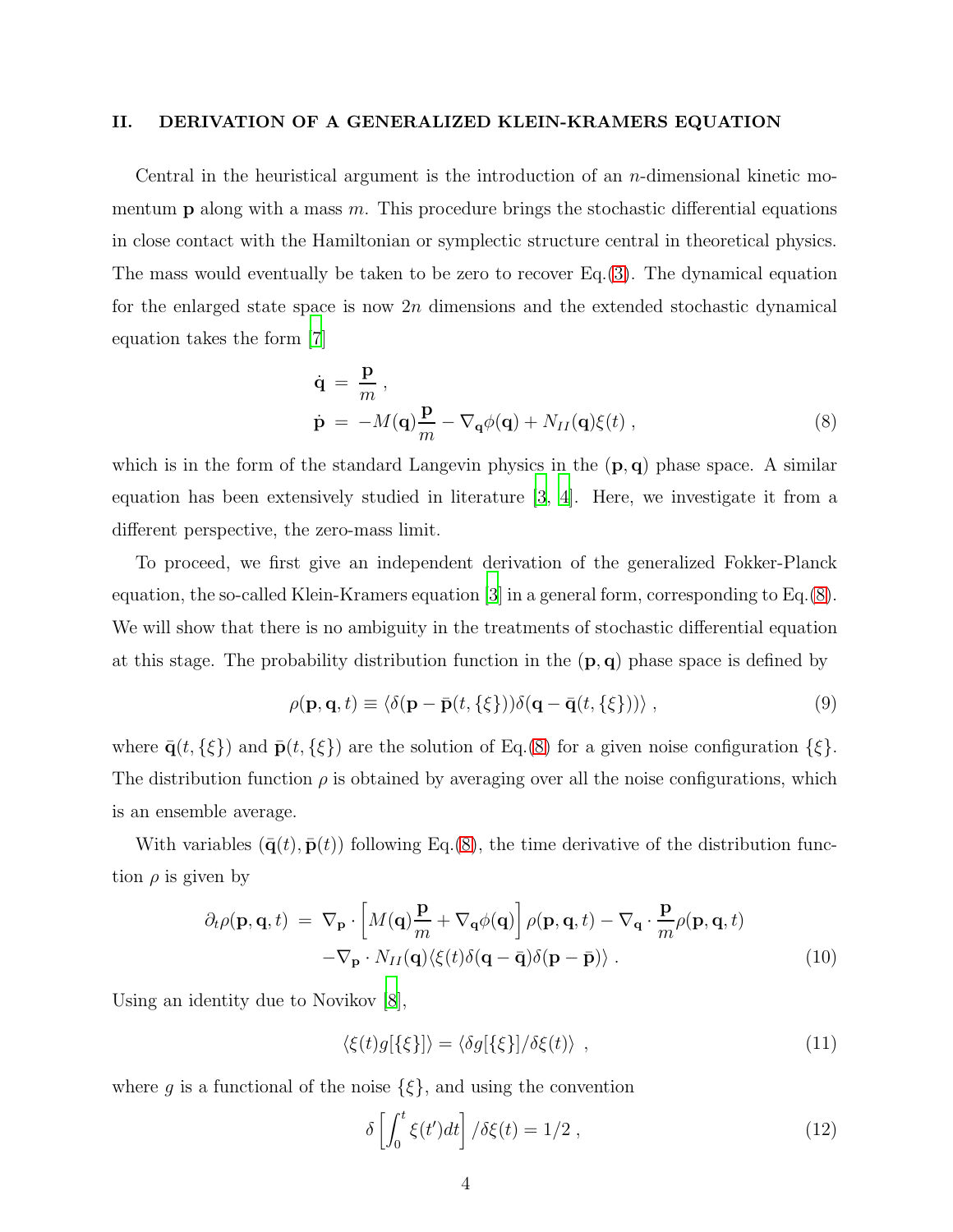and noting that the solution of Eq.[\(8\)](#page-3-0) can be formally expressed as

$$
\bar{\mathbf{q}}(t) - \mathbf{q}(0) = \int_0^t \bar{\mathbf{p}} dt'/m \tag{13}
$$

$$
\bar{\mathbf{p}}(t) - \mathbf{p}(0) = -\int_0^t \left[ M(\bar{\mathbf{q}})\bar{\mathbf{p}}/m - \nabla_{\bar{\mathbf{q}}} \phi(\bar{\mathbf{q}}) + N_{II}(\bar{\mathbf{q}})\xi \right] dt',\tag{14}
$$

we have the following relations

$$
\delta \bar{\mathbf{q}}(t) / \delta \xi(t) = 0, \qquad (15)
$$

$$
\delta \bar{\mathbf{p}}(t) / \delta \xi(t) = N_{II}^{\tau}(\bar{\mathbf{q}}) / 2. \tag{16}
$$

The last term in right hand side of equation [\(10\)](#page-3-1) is thus given by

<span id="page-4-0"></span>
$$
-\nabla_{\mathbf{p}} \cdot N_{II}(\mathbf{q}) \langle \xi(t)\delta(\mathbf{q}-\bar{\mathbf{q}})\delta(\mathbf{p}-\bar{\mathbf{p}}) \rangle = \nabla_{\mathbf{p}} \cdot N_{II}(\mathbf{q}) \frac{1}{2} N_{II}^{\tau}(\mathbf{q}) \nabla_{\mathbf{p}} \rho(\mathbf{p}, \mathbf{q}, t), \quad (17)
$$

Combining Eq.[\(10\)](#page-3-1) and [\(17\)](#page-4-0), we obtain the Klein-Kramers equation, a special form of the Fokker-Planck equation,

<span id="page-4-1"></span>
$$
\partial_t \rho(\mathbf{p}, \mathbf{q}, t) = \nabla_\mathbf{p} \cdot \left[ M(\mathbf{q}) \frac{\mathbf{p}}{m} + \nabla_\mathbf{q} \phi(\mathbf{q}) + \epsilon S(\mathbf{q}) \nabla_\mathbf{p} \right] \rho(\mathbf{p}, \mathbf{q}, t) - \nabla_\mathbf{q} \cdot \frac{\mathbf{p}}{m} \rho(\mathbf{p}, \mathbf{q}, t) \tag{18}
$$

A special case of Eq.[\(18\)](#page-4-1) has been known [\[3](#page-10-2)]. Here we have generalized it to any allowed matrix  $M$ . It has the stationary solution, if it exists,

$$
\rho(\mathbf{p}, \mathbf{q}) = \exp\left(-\frac{\left[\frac{p^2}{2m} + \phi(\mathbf{q})\right]}{\epsilon}\right) \,,\tag{19}
$$

which holds for all possible values of mass m.

We should point out that starting from Eq.[\(8\)](#page-3-0) same Eq.[\(18\)](#page-4-1) can be arrived by either Ito or Stratonovich prescription of stochastic integration, because  $\nabla_{\mathbf{p}}^{\tau}M(\mathbf{q})=0$ . Eq.(19) has been used in the heuristic demonstration [\[7](#page-11-3)], to make use of its insensitivity to various treatments of stochastic differential equation.

#### III. ZERO-MASS LIMIT AND THE DESIRED FOKKER-PLANCK EQUATION

Now we are ready to take the zero-mass limit and to derive the Fokker-Planck equation corresponding to  $Eq.(3)$  $Eq.(3)$ . We first define following two operators:

$$
L_1 \equiv \nabla_{\mathbf{p}}^{\tau} M(\mathbf{q}) \left[ \epsilon \nabla_{\mathbf{p}} + \frac{\mathbf{p}}{m} \right] , \qquad (20)
$$

$$
L_2 \equiv -\frac{\mathbf{p}}{m} \cdot \nabla_{\mathbf{q}} + \nabla_{\mathbf{q}} \phi(\mathbf{q}) \cdot \nabla_{\mathbf{p}} . \tag{21}
$$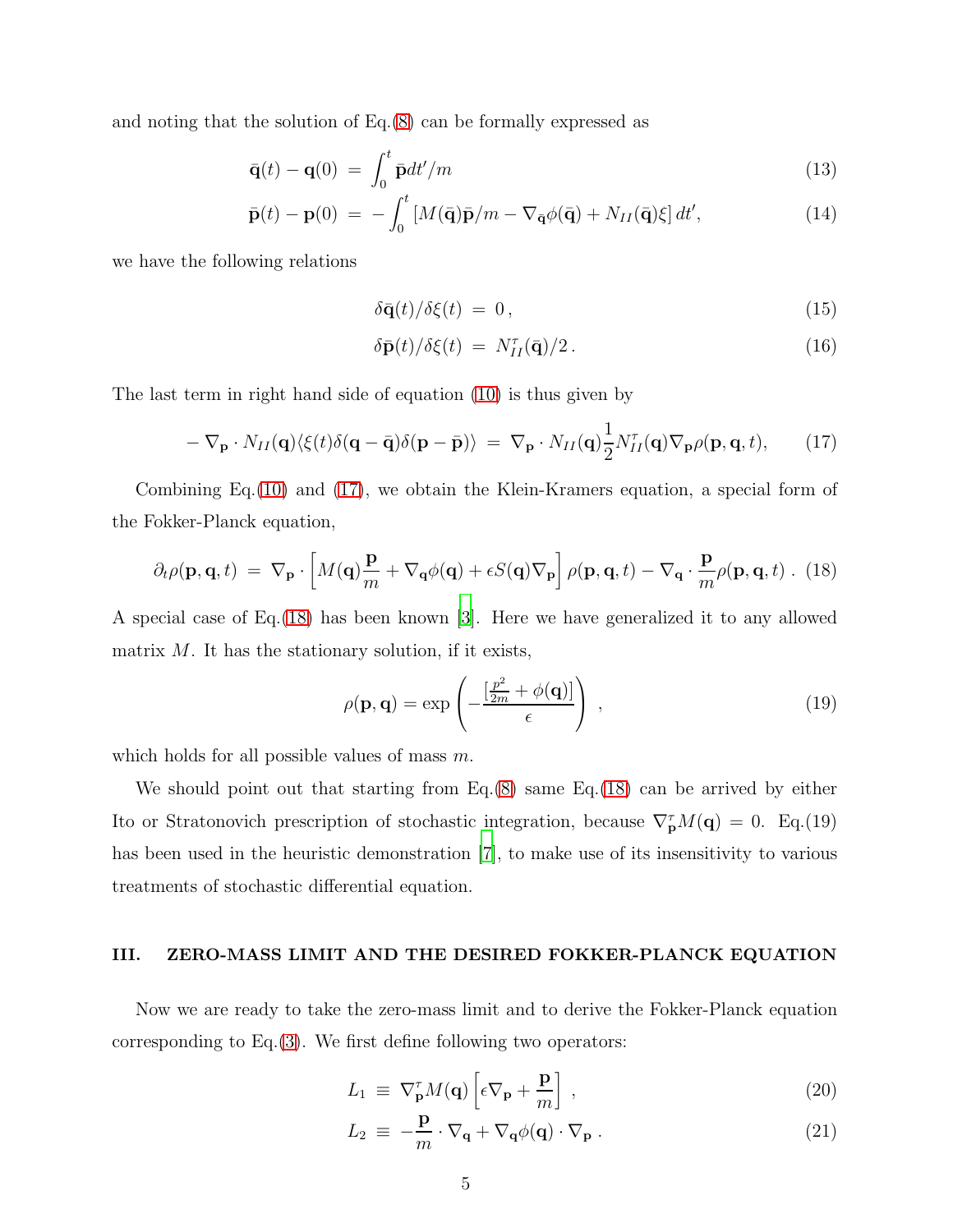With those two operators, Eq.[\(18\)](#page-4-1) becomes

<span id="page-5-0"></span>
$$
\partial_t \rho(\mathbf{p}, \mathbf{q}, t) = (L_1 + L_2) \rho(\mathbf{p}, \mathbf{q}, t) . \tag{22}
$$

The antisymmetric properties  $\nabla_{\mathbf{p}}^{\tau}T(\mathbf{q})\nabla_{\mathbf{p}}=0$  and  $\mathbf{p}^{\tau}T(\mathbf{q})\mathbf{p}=0$  are used in above equation.

There are various ways to eliminate the fast degrees of freedom of **q** implied in the zeromass limit, such as the dynamical renormalization method [\[9\]](#page-11-5) and the projection operator method [\[4,](#page-11-0) [10](#page-11-6), [11](#page-11-7)]. In the following, we adopt from Gardiner [\[4\]](#page-11-0) the standard projection operator method for its conciseness. For further exposition of this method, we refer readers to Ref.[\[10,](#page-11-6) [11\]](#page-11-7).

Following Gardiner, we introduce a projection operator

$$
Ph(\mathbf{p}, \mathbf{q}, t) \equiv \frac{1}{(2\pi m\epsilon)^{n/2}} \exp\left(-\frac{p^2}{2m\epsilon}\right) \int h(\mathbf{p}', \mathbf{q}, t) d^n p', \qquad (23)
$$

where h is an arbitrary function of  $\mathbf{p}, \mathbf{q}$ .

The eigenvalues of the projection operator can only be zero or one,

$$
P^2 = P,\tag{24}
$$

which follows from the relation

$$
P^{2}h(\mathbf{p}, \mathbf{q}, t) = \frac{1}{(2\pi m\epsilon)^{n/2}} \exp\left(-\frac{p^{2}}{2m\epsilon}\right) \int \frac{d^{n}p_{1}}{(2\pi m\epsilon)^{n/2}} \exp\left(-\frac{p_{1}^{2}}{2m\epsilon}\right) \int h(\mathbf{p}_{2}, \mathbf{q}, t) d^{n}p_{2}
$$

$$
= \frac{1}{(2\pi m\epsilon)^{n/2}} \exp\left(-\frac{p^{2}}{2m\epsilon}\right) \int h(\mathbf{p}', \mathbf{q}, t) d^{n}p'
$$

$$
= Ph(\mathbf{p}, \mathbf{q}, t).
$$
(25)

From the fact

$$
\left(\epsilon \nabla_{\mathbf{p}} + \frac{\mathbf{p}}{m}\right) \exp\left(-\frac{p^2}{2m\epsilon}\right) = 0,\tag{26}
$$

we obtain the identity

$$
L_1 P = 0.\t\t(27)
$$

Since  $L_1$  is a total derivative operator, for any function  $h(\mathbf{p}, \mathbf{q}, t)$  that is well behaved at the boundary (infinity), the function  $PL_1h(\mathbf{p}, \mathbf{q}, t)$  vanishes, because

$$
PL_1h(\mathbf{p}, \mathbf{q}, t) = \frac{1}{(2\pi m\epsilon)^{n/2}} \exp\left(-\frac{p^2}{2m\epsilon}\right) \int \nabla_{\mathbf{p}'}^{\tau} M(\mathbf{q}) \left[\epsilon \nabla_{\mathbf{p}'} + \frac{\mathbf{p}'}{m}\right] h(\mathbf{p}', \mathbf{q}, t) d^n p'
$$
  
= 
$$
\frac{1}{(2\pi m\epsilon)^{n/2}} \exp\left(-\frac{p^2}{2m\epsilon}\right) \oint_{B.C.} d\mathbf{S} \cdot \nabla_{\mathbf{p}'}^{\tau} M(\mathbf{q}) \left[\epsilon \nabla_{\mathbf{p}'} + \frac{\mathbf{p}'}{m}\right] h(\mathbf{p}', \mathbf{q}, t)
$$
  
= 0,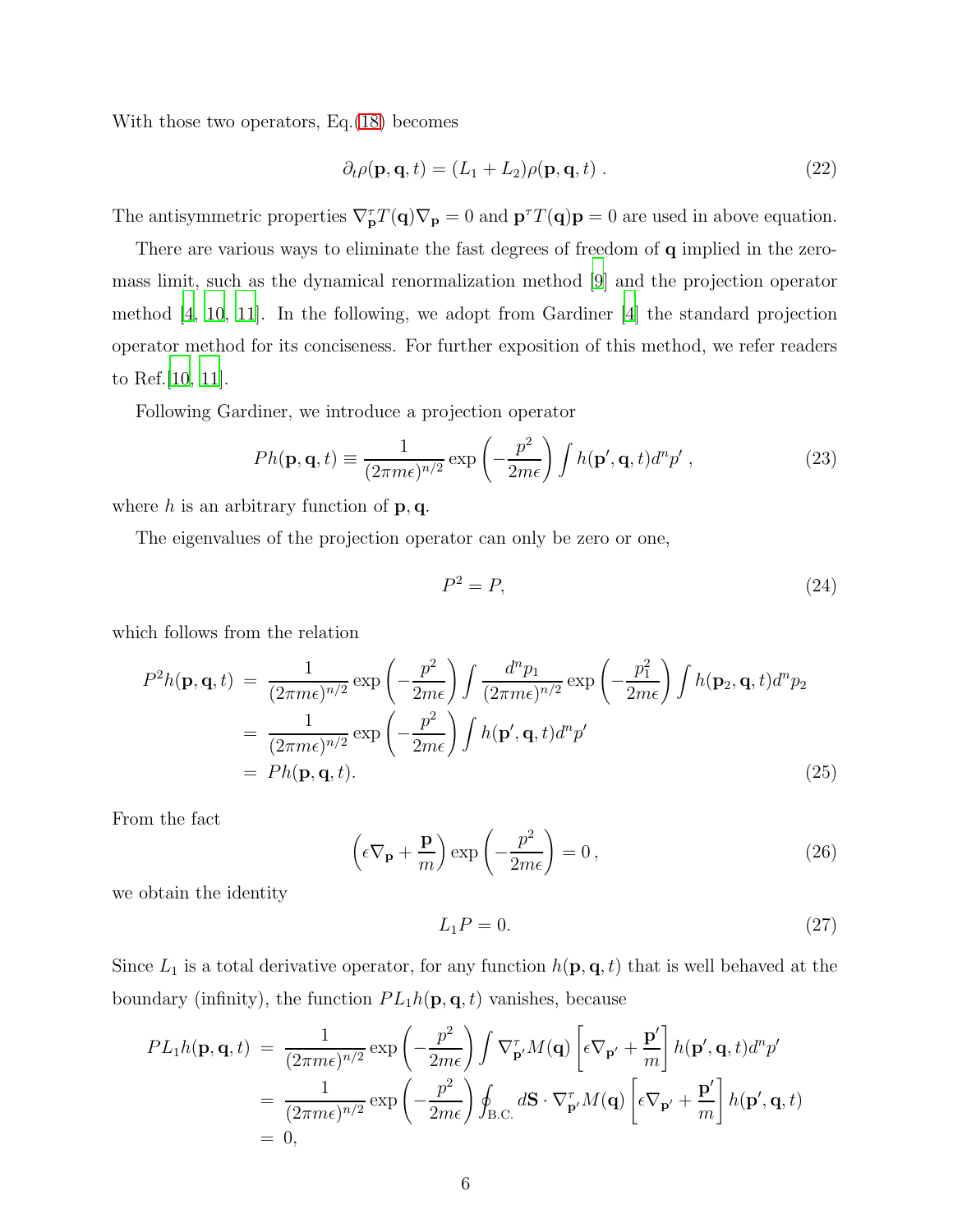where  $d\mathbf{S}$  is the surface element with direction. From the last two identities, we can see that the operator  $L_1$  is orthogonal to the projection operator P. We further have  $PL_2P = 0$ , due to the inversion symmetry in the p-space,

$$
\int \frac{d^n p}{(2\pi m\epsilon)^{n/2}} \left[ -\frac{\mathbf{p}}{m} \cdot \nabla_{\mathbf{q}} + \nabla_{\mathbf{q}} \phi(\mathbf{q}) \cdot \nabla_{\mathbf{p}} \right] \exp\left( -\frac{p^2}{2m\epsilon} \right) = 0.
$$
 (28)

To proceed, we first separate the distribution function into the projected part  $v(\mathbf{p}, \mathbf{q}, t) \equiv$  $P \rho(\mathbf{p}, \mathbf{q}, t)$  and unprojected part  $w(\mathbf{p}, \mathbf{q}, t) \equiv (1 - P)\rho(\mathbf{p}, \mathbf{q}, t)$ . We further define the reduced distribution function  $\rho(\mathbf{q}, t)$  through the projected part:

<span id="page-6-2"></span>
$$
v(\mathbf{p}, \mathbf{q}, t) \equiv \frac{1}{(2\pi m\epsilon)^{n/2}} \exp\left(-\frac{p^2}{2m\epsilon}\right) \rho(\mathbf{q}, t) . \tag{29}
$$

The dynamical equations for v and w can be obtained separately from Eq.  $(22)$ 

$$
\partial_t v = P \partial_t \rho = P(L_1 + L_2)(v + w) = P L_2 w , \qquad (30)
$$

$$
\partial_t w = \partial_t \rho - P \partial_t \rho = (L_1 + L_2)w + L_2 v - PL_2 w \,. \tag{31}
$$

After the Laplace transformation  $\tilde{h}(s) = \int_0^\infty h(t) \exp(-st) dt$ , these two equations take the form  $s\tilde{v} - v(0) = PL_2\tilde{w}$  and  $s\tilde{w} - w(0) = (L_1 + L_2)\tilde{w} + L_2\tilde{v} - PL_2\tilde{w}$ . The latter expression is equivalent to

<span id="page-6-0"></span>
$$
\tilde{w} = [s - L_1 - (1 - P)L_2]^{-1} [L_2 \tilde{v} + w(0)]. \qquad (32)
$$

We note that following Eq.[\(8\)](#page-3-0) the relaxation time for **p** dynamics is of the order of m. In the zero-mass limit, this relaxation time is very short. After sufficiently long time, that is,  $t >> m$ , which is still short comparing to the dynamics of the q, the momentum distribution is essentially described by the white noise and its fluctuation range is order of  $\sqrt{m}$ . Its mean distribution would be determined by the slow dynamics of q. Therefore we are looking for the low frequency behavior of the transformed equation: the leading contribution when  $s \ll 1/m$ . At low frequency, to the leading order of m, the momentum **p** scales with  $\sqrt{m}$ ,  $L_1$  is of the order of  $1/m$ , and  $L_2$  is of the order of  $1/\sqrt{m}$ . Hence, at low frequency to the leading contribution ordered by  $m$ , Eq. [\(32\)](#page-6-0) leads to

$$
\tilde{w} = -L_1^{-1} L_2 \tilde{v} + O(m) , \qquad (33)
$$

which is a precise statement on the adiabatic following of kinetic momentum **p** to the coordinate  $q$ . The equation for v is thus given by

<span id="page-6-1"></span>
$$
\partial_t v = -PL_2 L_1^{-1} L_2 v + O(\sqrt{m}). \tag{34}
$$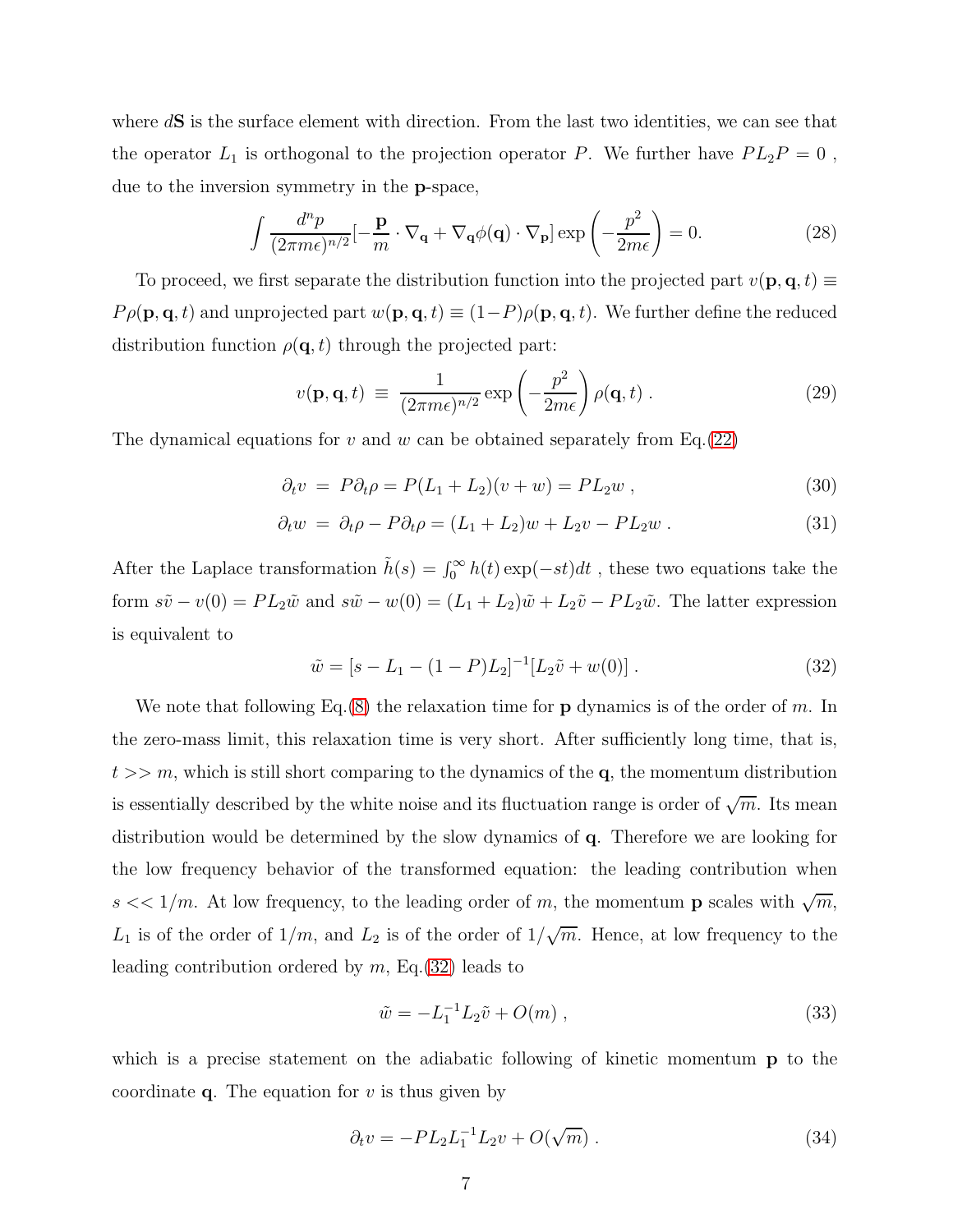We recall an identity to be used. The operator  $L_1$  has a null space and its inverse operator is not well defined unless in the space orthogonal to the null space. For an arbitrary vector  $c(q)$  which has no **p**-dependence, the following identity holds

<span id="page-7-0"></span>
$$
L_1 \mathbf{p} \cdot \mathbf{c}(\mathbf{q}) \exp\left(-\frac{p^2}{2m\epsilon}\right) = \epsilon \nabla_{\mathbf{p}} \cdot M(\mathbf{q}) \mathbf{c}(\mathbf{q}) \exp\left(-\frac{p^2}{2m\epsilon}\right)
$$

$$
= -\frac{\mathbf{p}}{m} \cdot M(\mathbf{q}) \mathbf{c}(\mathbf{q}) \exp\left(-\frac{p^2}{2m\epsilon}\right). \tag{35}
$$

We note that  $L_2v$  takes the form of the right hand side of Eq.[\(35\)](#page-7-0), and is therefore orthogonal to the null space of  $L_1$ . The inverse operator  $L_1^{-1}$  is then well defined. Using the inverse relation of Eq.[\(35\)](#page-7-0) we arrive at the desired identity:

$$
L_1^{-1} \frac{\mathbf{p}}{m} \cdot \mathbf{c}(\mathbf{q}) \exp\left(-\frac{p^2}{2m\epsilon}\right) = -\mathbf{p} \cdot M^{-1}(\mathbf{q}) \mathbf{c}(\mathbf{q}) \exp\left(-\frac{p^2}{2m\epsilon}\right) . \tag{36}
$$

With above identity, the right hand side of Eq.[\(34\)](#page-6-1) is given by

<span id="page-7-1"></span>
$$
-PL_2L_1^{-1}L_2v = PL_2L_1^{-1}\frac{\mathbf{p}}{m} \cdot [\nabla_{\mathbf{q}} + \frac{1}{\epsilon}\nabla_{\mathbf{q}}\phi(\mathbf{q})]v
$$
  

$$
= \nabla_{\mathbf{q}} \cdot M^{-1}(\mathbf{q})[\epsilon \nabla_{\mathbf{q}} + \nabla_{\mathbf{q}}\phi(\mathbf{q})]v.
$$
 (37)

Therefore in the zero-mass limit,  $m \to 0$ , the equation for the integrated probability distribution  $\rho(\mathbf{q}, t)$  defined in Eq.[\(29\)](#page-6-2) takes the form, as a direct consequence of Eq.[\(34\)](#page-6-1) and [\(37\)](#page-7-1)

<span id="page-7-2"></span>
$$
\partial_t \rho(\mathbf{q}, t) = \nabla_\mathbf{q} M^{-1}(\mathbf{q}) [\epsilon \nabla_\mathbf{q} + \nabla_\mathbf{q} \phi(\mathbf{q})] \rho(\mathbf{q}, t) . \tag{38}
$$

This is the sought Fokker-Planck equation corresponding to Eq.[\(3\)](#page-1-1). We point out that in the above derivation we take the mass to be zero, keeping other parameters, including the friction and transverse matrices, finite. On the other hand, in the usual Smoluchowski limit it is the friction matrix that has to be taken as infinite, keep all other parameters finite. Those two limits are in general not interchangeable.

The equilibrium configuration solution of  $Eq.(38)$  $Eq.(38)$  is the same as  $Eq.(7)$  $Eq.(7)$ . Again, we emphasize that no detailed balance condition is assumed in reaching this result. This completes our answer to the first question of finding the corresponding Fokker-Planck equation.

#### IV. CONVERSE PROBLEM

We now address the second main question that for any given Fokker-Planck equation there is the corresponding stochastic differential equation, Eq. $(3)$ . We will give an affirmative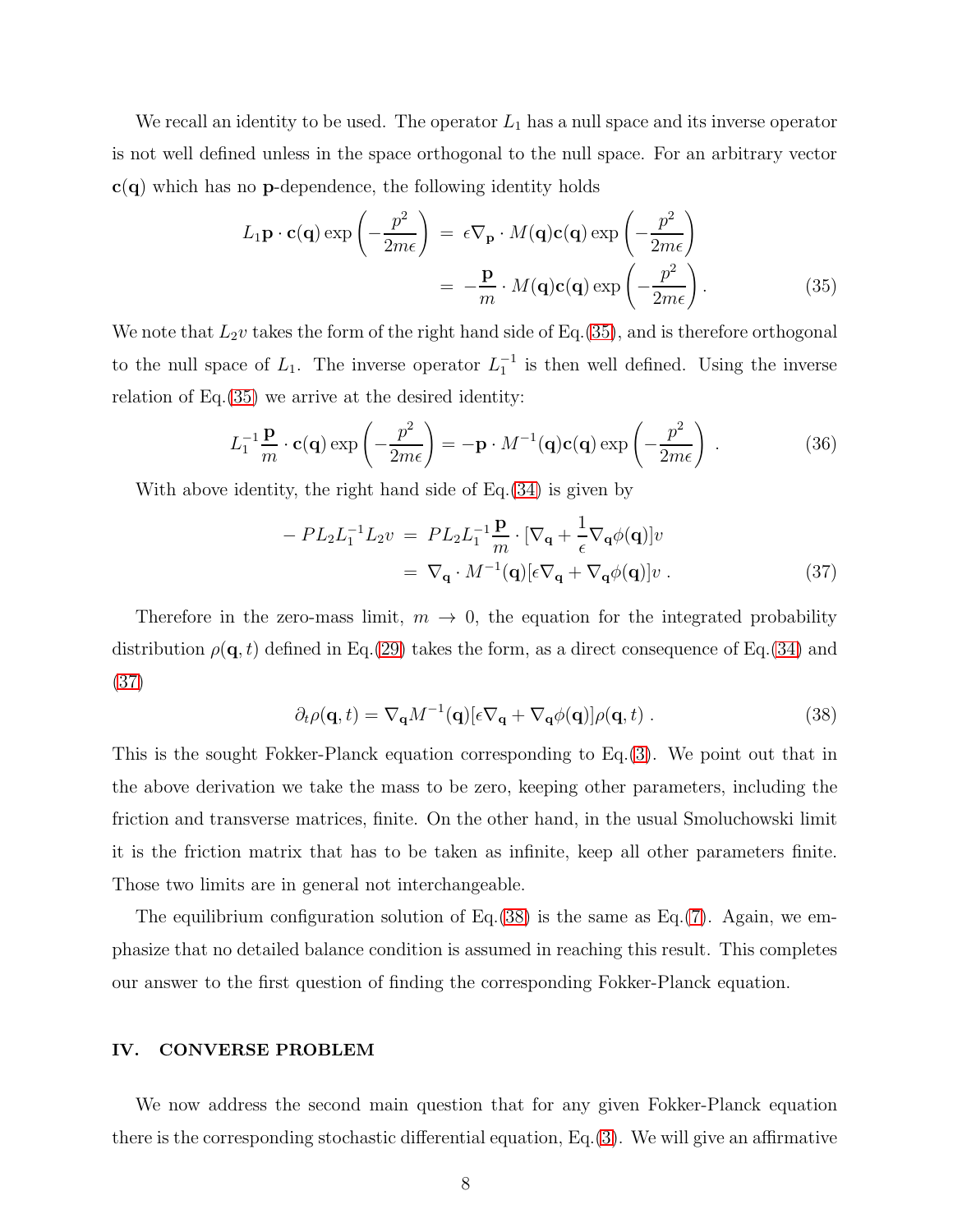answer, which closes a logic gap in the light of present formulation. The procedure to carry it out is already implicitly contained in Eq.[\(38\)](#page-7-2), a typical situation in theoretical physics that if the answer is known a procedure to obtain it can be easily found. In addition, the demonstration in this section also supplements above rather abstract projection operator demonstration.

A generic Fokker-Planck equation for the dynamics of probability density in state space may take the form:

<span id="page-8-1"></span>
$$
\partial_t \rho(\mathbf{q}, t) = \nabla_{\mathbf{q}}^\tau [\epsilon \overline{D}(\mathbf{q}) \nabla_{\mathbf{q}} - \overline{\mathbf{f}}(\mathbf{q})] \rho(\mathbf{q}, t) . \tag{39}
$$

Here  $\overline{D}(\mathbf{q})$  is the diffusion matrix and  $\overline{f}(\mathbf{q})$  the drift force. A potential function  $\overline{\phi}(\mathbf{q})$  can always be defined from the steady state distribution. This has been extensively studying in mathematics [\[12\]](#page-11-8). Given the existence of the potential function, the procedure is particularly simple.

Using  $M^{-1}(\mathbf{q}) = D(\mathbf{q}) + Q(\mathbf{q})$  [\[7\]](#page-11-3), Eq.[\(38\)](#page-7-2) can be rewritten as

<span id="page-8-0"></span>
$$
\partial_t \rho(\mathbf{q}, t) = \nabla_{\mathbf{q}}^\tau [\epsilon D(\mathbf{q}) \nabla_{\mathbf{q}} - \epsilon (\nabla_{\mathbf{q}}^\tau Q(\mathbf{q}))^\tau + [D(\mathbf{q}) + Q(\mathbf{q})] \nabla_{\mathbf{q}} \phi(\mathbf{q})] \rho(\mathbf{q}, t) \,. \tag{40}
$$

The antisymmetric property of the matrix  $Q(\mathbf{q})$  has been used in reaching Eq.[\(40\)](#page-8-0). Thus, comparing between Eq.[\(39\)](#page-8-1) and [\(40\)](#page-8-0), we have  $D(\mathbf{q}) = \overline{D}(\mathbf{q})$ ,  $\phi(\mathbf{q}) = \overline{\phi}(\mathbf{q})$ , and

<span id="page-8-2"></span>
$$
\mathbf{f}(\mathbf{q}) = \overline{\mathbf{f}}(\mathbf{q}) - \epsilon (\nabla_{\mathbf{q}}^{\tau} Q(\mathbf{q}))^{\tau} . \tag{41}
$$

In reaching Eq.[\(41\)](#page-8-2) we have used the relation  $[D(q) + Q(q)]\nabla_q \phi(q) = -f(q)$ . The explicit equation for the anti-symmetric matrix  $Q$  is

$$
- \epsilon (\nabla_{\mathbf{q}}^{\tau} Q(\mathbf{q}))^{\tau} + [D(\mathbf{q}) + Q(\mathbf{q})] \nabla_{\mathbf{q}} \phi(\mathbf{q}) = -\overline{\mathbf{f}}(\mathbf{q}) . \qquad (42)
$$

The solution for Q can be formally written down

$$
Q(\mathbf{q}) = -\frac{1}{\epsilon} \int^{\mathbf{q}} d\mathbf{q}' [\overline{\mathbf{f}}(\mathbf{q}') + D(\mathbf{q}') \nabla_{\mathbf{q}'} \phi(\mathbf{q}')] \exp\left(\frac{\phi(\mathbf{q}') - \phi(\mathbf{q})}{\epsilon}\right) + Q_0(\mathbf{q}) \exp\left(-\frac{\phi(\mathbf{q})}{\epsilon}\right) . \tag{43}
$$

Here  $Q_0(\mathbf{q})$  is a solution of the homogenous equation  $\epsilon \nabla_q^{\tau} Q(\mathbf{q}) = 0$  and the two parallel vectors in the integrand, such as  $d\mathbf{q}' \bar{\mathbf{f}}(\mathbf{q})$ , forms a matrix. This completes our answer to the converse question of finding the corresponding stochastic differential equation in the form of Eq.[\(3\)](#page-1-1) from any given Fokker-Planck equation.

We note that the shift between the zero's of the potential gradient and the drift force is given by, from Eq. $(41)$ ,

<span id="page-8-3"></span>
$$
\Delta \overline{\mathbf{f}} = -\epsilon (\nabla_{\mathbf{q}}^{\tau} Q(\mathbf{q}))^{\tau} , \qquad (44)
$$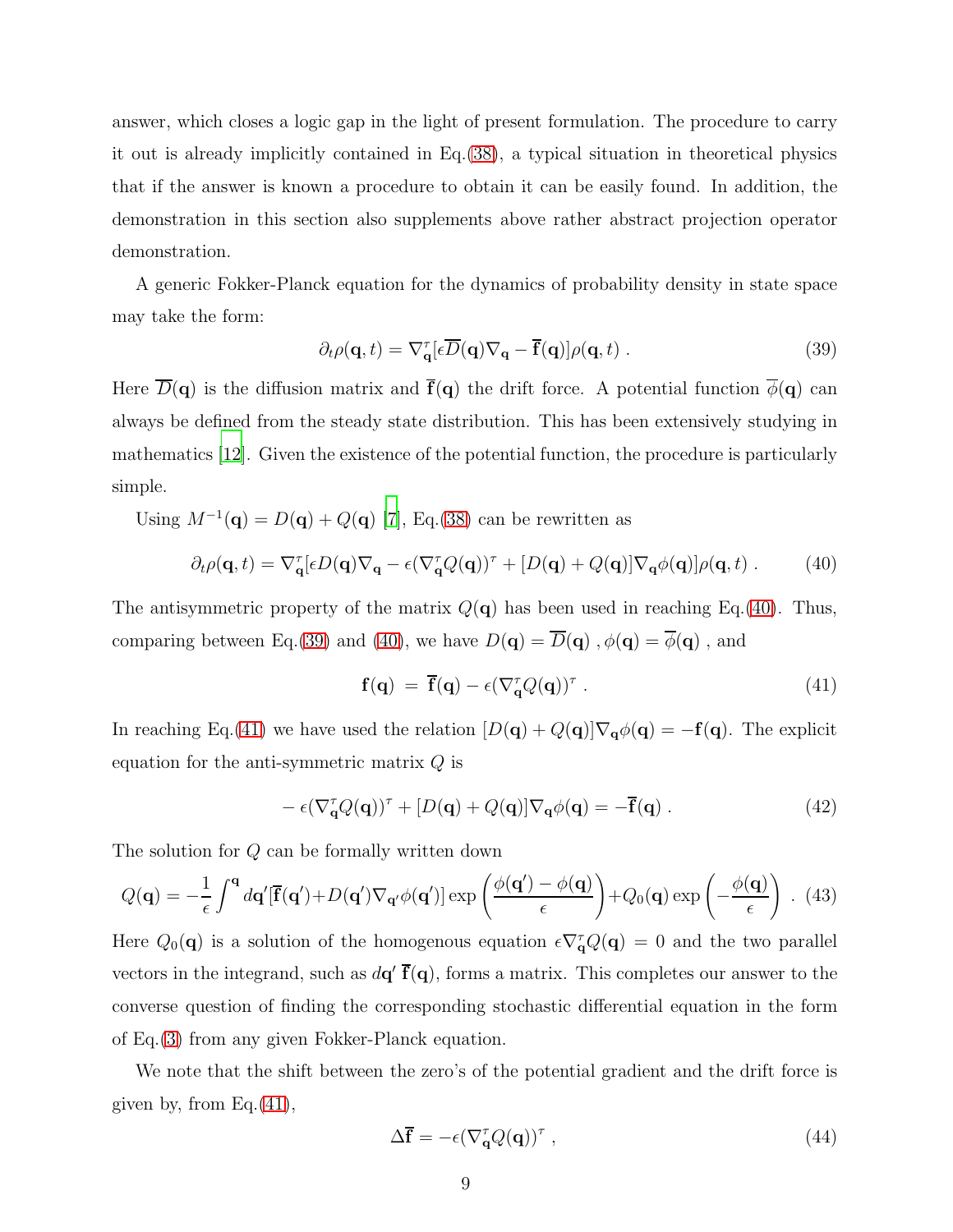that is, the extremals of the steady state distribution are not necessarily determined by the zero's of drift force  $\overline{f}$ . To our knowledge this is the first time that such an analytic formulae for the shift is obtained.

It is worthwhile to point out that a construction similar to that of above was discussed in Ref. [\[13\]](#page-11-9). In order to obtain the desired potential function, several additional conditions, including one similar to set  $\nabla_{\mathbf{q}}Q(\mathbf{q}) = 0$  (their (4.18)), were required in Ref. [\[13\]](#page-11-9). Our present demonstration shows that there is no need for those conditions. Hence, our construction may be regarded as a generalization of the corresponding one in Ref. [\[13\]](#page-11-9).

## V. DISCUSSIONS

Attempts to decompose the dynamics into the dissipative and transverse parts were extensively explored in literature in the framework of Fokker-Planck equation [\[14,](#page-11-10) [15](#page-11-11)]. Though conceptually the basic ideas in literature are similar to what discussed here, the present demonstration shows that in general there is no apparent separation between the friction and the transverse matrices implied in those previous works, because the gradient of the antisymmetric matrix  $Q$  in Eq.(41) is in general not zero. The anti-symmetric matrix  $Q$ should be determined by both diffusion matrix  $D$  and deterministic force  $f$  in Eq.(1), or, by both friction and transverse matrices in Eq. $(3)$ . Furthermore, the connection between the local micro-dynamics describing by Eq.[\(3\)](#page-1-1) and the global macro-dynamics discussed in Eq.(41), or Eq.(42) or (43), was not discussed in Ref. [\[14,](#page-11-10) [15](#page-11-11)]. In fact, the present authors did not aware such a connection prior to 2004 [\[6](#page-11-2), [7\]](#page-11-3). We should remark here that the special form of the stochastic differential equation,  $Eq.(3)$  $Eq.(3)$ , is consistent with the formulation of dissipative dynamics from first principles [\[10,](#page-11-6) [16\]](#page-11-12).

If the antisymmetric matrix  $Q$  is zero, there would be no shift between the zero's of drift force and the potential gradient according to Eq.[\(38\)](#page-7-2) and [\(39\)](#page-8-1). The drift force in this case can be expressed as  $\mathbf{\bar{f}}(\mathbf{q}) = -D(\mathbf{q})\nabla_{\mathbf{q}}\phi(\mathbf{q})$ , exactly the detailed balance condition. However, even if  $D$  is independent of the state vector, that is, there is no difference between Ito and Stratonovich treatments of stochastic differential equations, the anti-symmetric matrix Q can still be state vector dependent. There would still be a shift between the zero of the potential gradient and the drift force. This is precisely what have been found in numerical studies on noise induced phase transitions and bifurcations [\[17\]](#page-11-13). Eq.[\(44\)](#page-8-3) is a formula for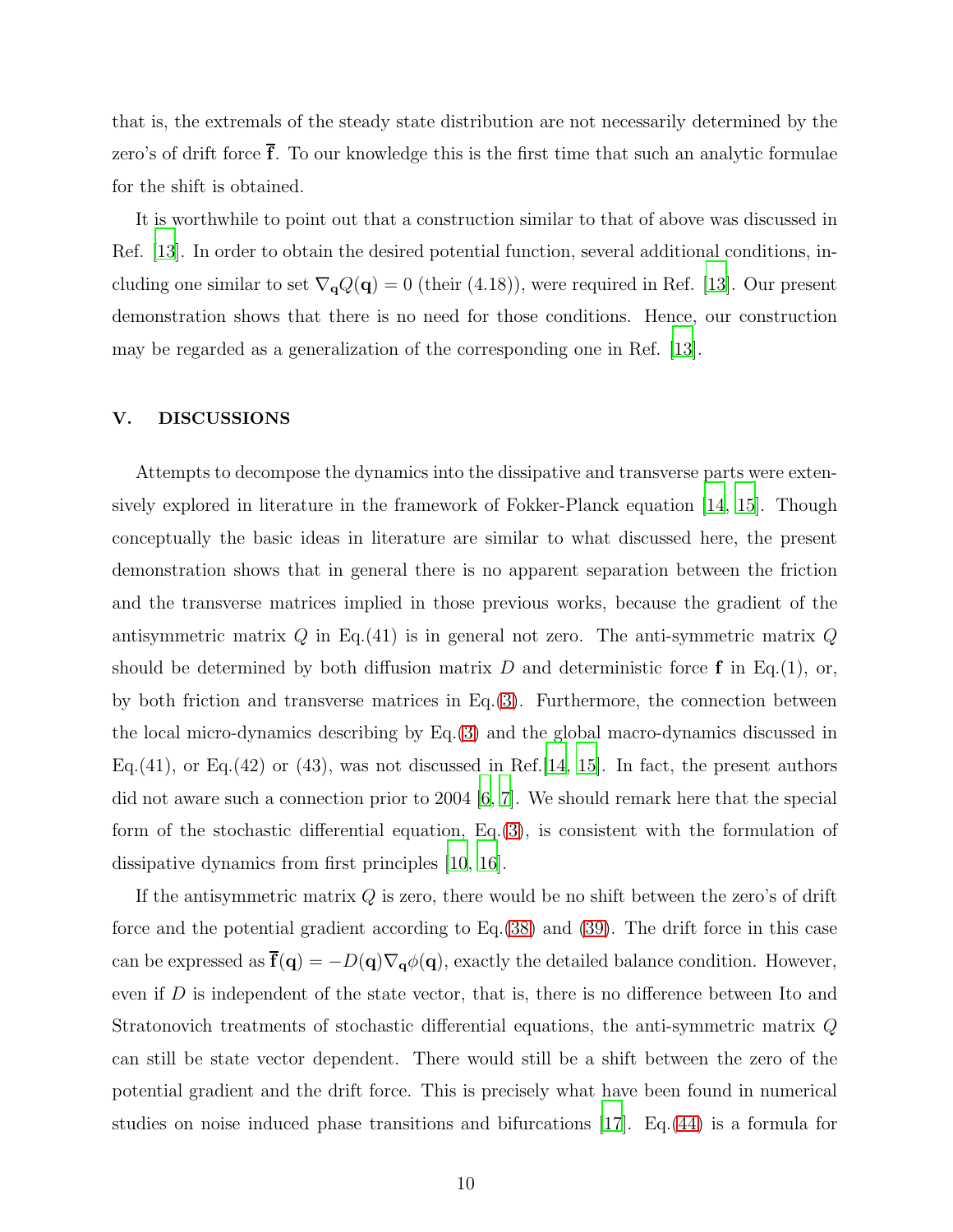this shift, which appears for the first time in the present letter.

There is an apparent disagreement between the singular behaviors found in the escape path study [\[18](#page-11-14), [19\]](#page-11-15) and a possible smooth potential function implied in the present study. While a detailed study on this feature is beyond the present letter, which will be reported elsewhere, we point out two main factors which are responsible for this apparent disagreement. The first factor is the difference in specifying the stochastic integration procedures. This difference results in a shift between the zeros of drift force and extremals of the steady steady distribution, described by the shift formula, Eq.[\(44\)](#page-8-3). The second factor is that in Ref. [\[18\]](#page-11-14) and [\[19](#page-11-15)] the focus is on the escaping rate and the corresponding escaping path, not on the steady state distribution. The emergence of singularity is then not surprising, because its sensitivity to the dynamical elements, the transverse matrix  $T$  and the friction matrix S, in additional to the noise strength specified by  $\epsilon$ .

Finally, there is another immediate and testable prediction from the present formulation. The limit cycle dynamics, abundant in nonequilibrium processes, has been used as a prototype example to argue against the existence of potential function. Not only our formulation suggests its existence in the sense of Eq. $(3)$ ,  $(7)$ , and  $(38)$ , which is natural in theoretical physics, also it should take the same value along the limit cycle [\[20](#page-11-16)].

We thank critical and constructive discussions with D.J. Thouless, X.-M. Zhu, H. Qian, C. Kwon, M. Dykman, Q. Ouyang, R. Mannella and P.V.E. McClintock during the course of our investigation. We also thank G.L. Eyink for calling our attention to Ref. [\[13\]](#page-11-9) and for a following-up clarifying discussion. This work was supported in part by USA NIH grant under HG002894 and by China NSFC under grant number 90303008.

<span id="page-10-0"></span><sup>[1]</sup> G. Nicolis and I. Prigogine Self-organization in Nonequilibrium Systems. Wiley, New York, 1977.

<span id="page-10-1"></span><sup>[2]</sup> J.S. Langer in Critical Problems in Physics. pp11-27. edited by V.L. Fitch, D.R. Marlow, and M.A.E. Dementi. Princeton University Press, Princeton, 1997.

<span id="page-10-2"></span><sup>[3]</sup> N.G. van Kampen Stochastic Processes in Physics and Chemistry. Elsevier, Amsteredam, 1992.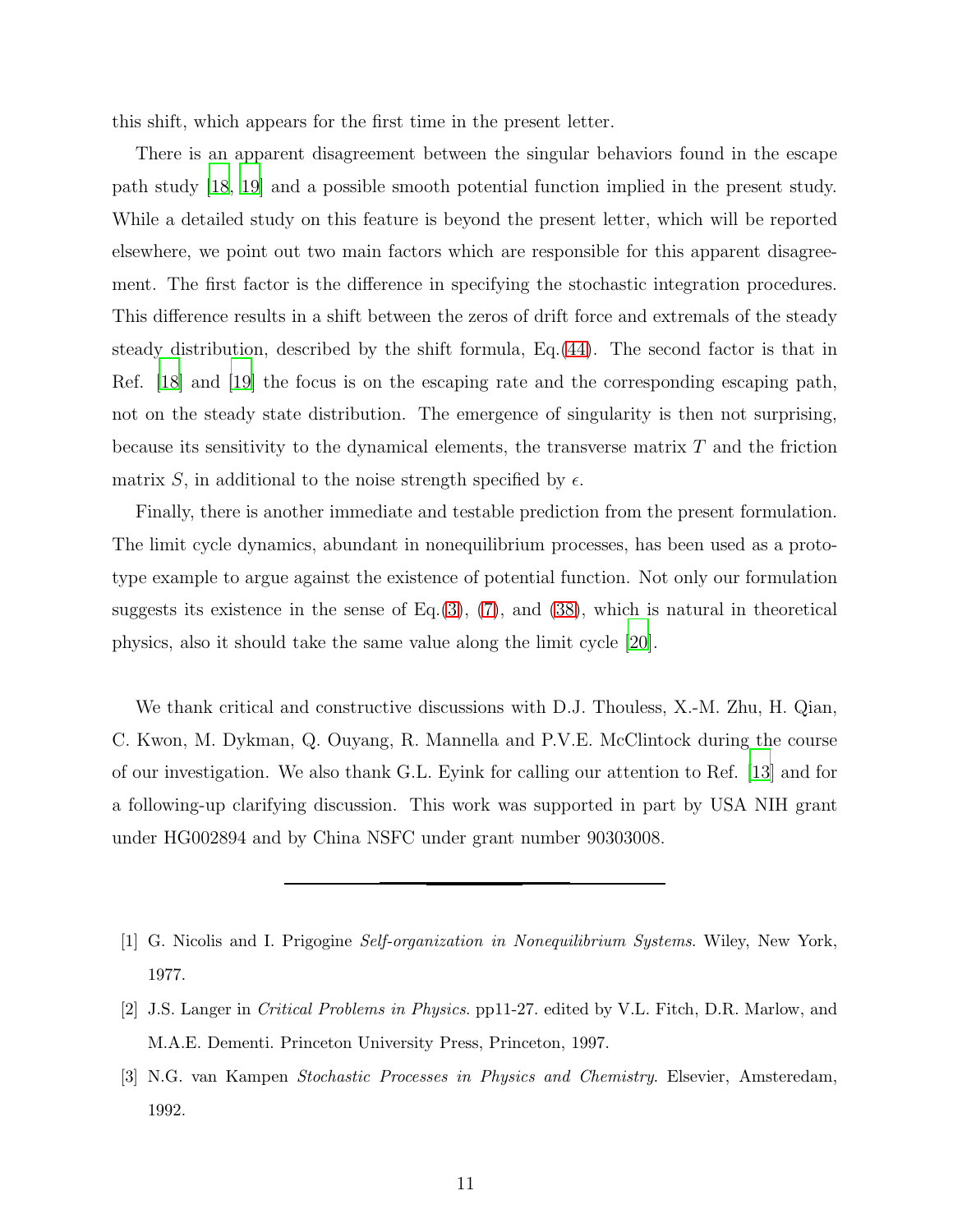- <span id="page-11-1"></span><span id="page-11-0"></span>[4] C.W. Gardiner Handbook of Stochastic Methods. 3rd ed. Springer, Berlin, 2004.
- <span id="page-11-2"></span>[5] X.-M. Zhu, L. Yin, L. Hood, and P. Ao Func. Integr. Genomics 4 188 (2004).
- <span id="page-11-3"></span>[6] C. Kwon, P. Ao, and D.J. Thouless Proc. Nat'l Acad. Sci. (USA) 102 13029 (2005).
- <span id="page-11-4"></span>[7] P. Ao J. Phys. A37 L25 (2004).
- <span id="page-11-5"></span>[8] E.A. Novikov Sov. Phys. JETP 20 1290 (1965).
- [9] L. Y. Chen, N. Goldenfeld, and Y. Oono Phys. Rev. E54 376 (1996).
- <span id="page-11-7"></span><span id="page-11-6"></span>[10] R. Zwanzig Nonequilibrium Statistical Mechanics. Oxford University Press, Oxford, 2001.
- <span id="page-11-8"></span>[11] R. Kubo, M. Toda, and N. Hashitsume Statistical Physics II. 2nd ed. Springer, Berlin, 1992.
- [12] J.L. Doob, Classical Potential Theory and its Probabilistic Counterpart. Springer-Verlag, Berlin, 1984.
- <span id="page-11-10"></span><span id="page-11-9"></span>[13] G.L. Eyink, J.L. Lebowitz, and H. Spohn, J. Stat. Phys. 83 385 (1996).
- <span id="page-11-11"></span>[14] M. Grmela and H.C. Ottinger Phys. Rev. E56 6620 (1997).
- <span id="page-11-12"></span>[15] T. Petrosky and I. Prigogine Advances in Chemical Physics 99 1 (1997).
- [16] A.J. Leggett, in Qauntum Tunneling in Condensed Media, pp 1-36. edited by Yu. Kagan and A.J. Leggett. North-Holland, Amsterdam, 1992.
- <span id="page-11-14"></span><span id="page-11-13"></span>[17] B. Lindner, J. Garcia-Ojalvo, A. Neiman, and L. Schimansky-Geier Phys. Rep. 392 321 (2004).
- [18] M.I. Dykman, M.M. Millonas, and V.N. Smelyanskiy, Phys. Lett. A195 53 (1994).
- <span id="page-11-15"></span>[19] A. Bandrivskyy, S. Beri, D. G. Luchinsky, R. Mannella, and P. V. E. McClintock Phys. Rev. Lett. 90 210201 (2003).
- <span id="page-11-16"></span>[20] Ao, P. Phys. Life Rev. **2** 117 (2005); X.-M. Zhu, L. Yin, and P. Ao Int. J. Mod. Phys. B20 (2006) 817-827.
- [21] a) The idea of stochastic dynamical structure (SDS) was posted in 2003 shortly after its emergence from our biological study:

Stochastic Force Defined Evolution in Dynamical Systems, P. Ao, [physics/0302081,](http://arxiv.org/abs/physics/0302081) http://arxiv.org/PS−[cache/physics/pdf/0302/0302081v1.pdf](http://arxiv.org/PS$_-$cache/physics/pdf/0302/0302081v1.pdf) ;

b) Above analysis was superseded by Kwon, Ao, Thouless, referred to as SDS I:

Structure of Stochastic Dynamics near Fixed Points, C. Kwon, P. Ao, and D.J. Thouless, Proc. Natl Acad. Sci. (USA) 102 (2005) 13029-13033. [cond-mat/0506280.](http://arxiv.org/abs/cond-mat/0506280) http://arxiv.org/PS−[cache/cond-mat/pdf/0506/0506280v1.pdf](http://arxiv.org/PS$_-$cache/cond-mat/pdf/0506/0506280v1.pdf) ;

c) The SDS construction for nonlinear force and multiplcative noise was discussed in SDS II: Potential in Stochastic Differential Equations: Novel Construction. P. Ao, J. Phys. **A37** L25